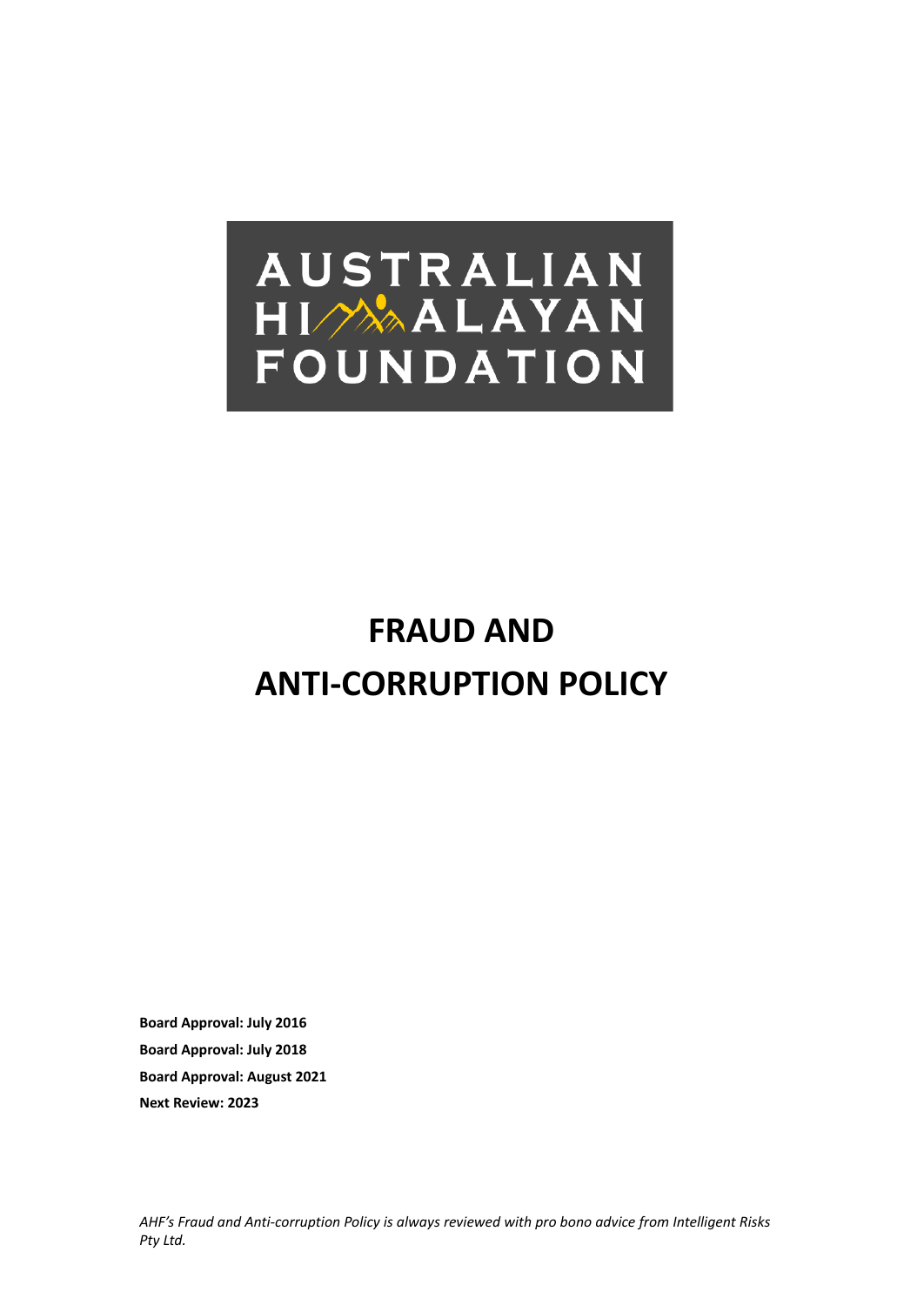# **1. INTRODUCTION**

The Australian Himalayan Foundation (AHF) has a zero-tolerance approach towards fraudulent and corrupt activity or behaviour. An instance of fraud occurring within AHF's operations or their partner programs can deplete funds and other resources intended to support AHFs mission and mandate. The existence or suspicion of fraud can also have a significant adverse effect on the AHF brand and reputation.

AHF is committed to ensuring that all donations received are used to achieve their objectives and in line with their intended purpose. By extension, AHF partners must use funding in a way that aligns with their agreement with AHF.

AHF will not be a party to deals of any kind obtained by means of the payment or receiving of bribes or of any form of fraud, corruption or coercion. AHF will engage a rigorous process of organisational and project management to ensure transparency and accountability in its dealings with other parties.

AHF acknowledges that the developing countries in which it works are inherently difficult environments, often with weak governance arrangements and attitudes towards accountability and transparency different to those in Australia. The paying of bribes encourages corruption which, like fraudulent acts, is something that can further harm those already disadvantaged by diverting goods, services and opportunities away from them. It is also considered a high risk that such actions will prevent the objectives of AHF's programs being achieved. For this reason, AHF has systems and procedures in place to protect public and donated funds from fraud and corruption both in Australia and the countries in which it works.

This policy should be read in conjunction with:

- AHF Risk Management Framework
- AHF Financial Management Policies and Procedures
- AHF Counter-Terrorism Policy
- AHF Complaints Handling and Whistleblowing Policy (and Serious Incident reporting procedures and Form in Annexes)
- AHF Employee Handbook
- AHF International Program Manual
- AHF Conflict of Interest Policy
- AHF Code of Conduct

#### **2. PURPOSE**

The purpose of this Policy is to ensure all aspects of organisational and program management are conducted in a transparent and accountable manner to support good governance. It articulates AHF's position against fraud, bribery and corruption and stipulates that occurrences of fraud and corruption must be reported and addressed promptly.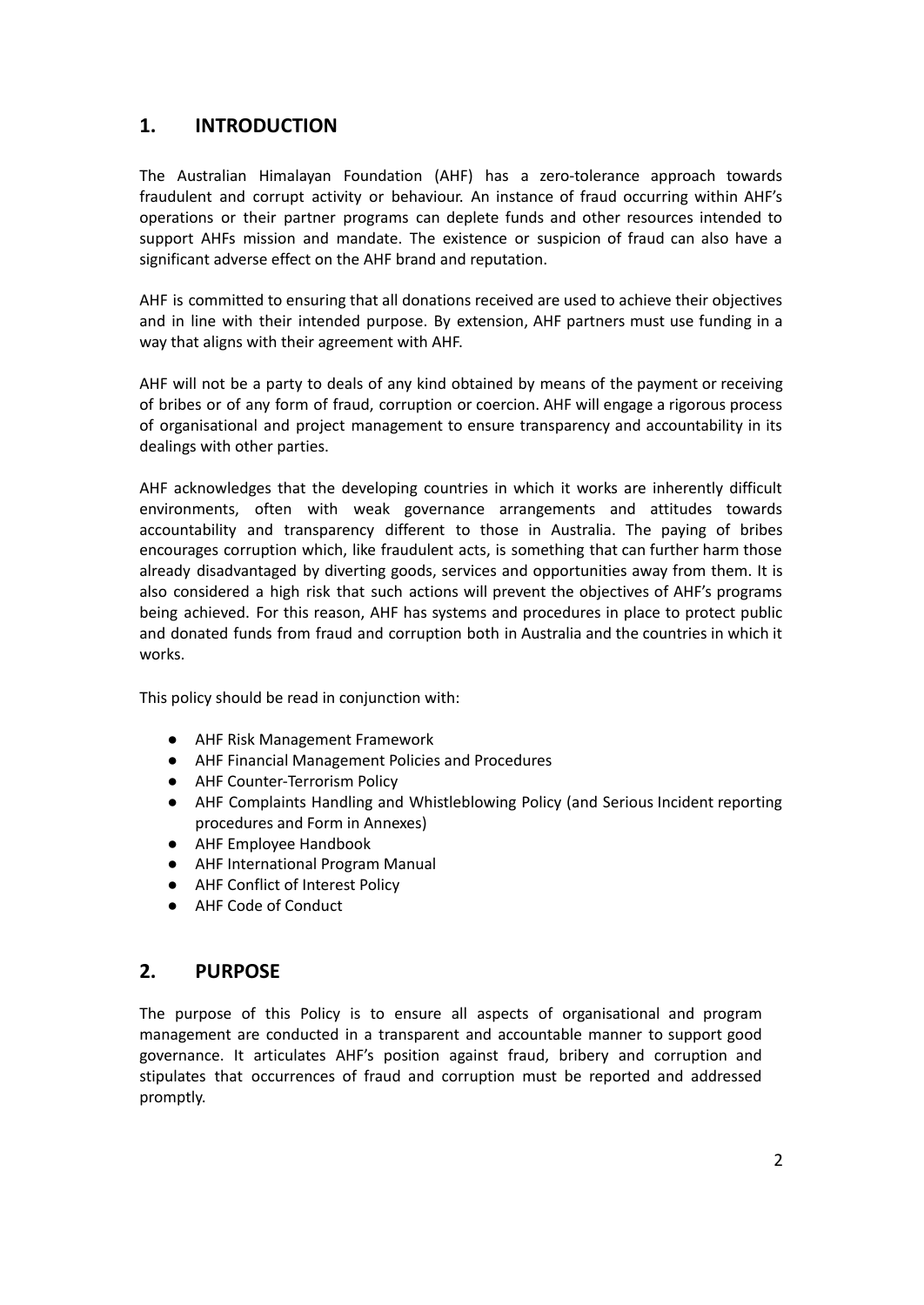# **3. SCOPE**

This Policy applies to all AHF personnel including Board and Committee members, employees, volunteers, consultants and other representatives. It also applies to individuals or groups engaged on a short-term basis by AHF. These personnel are required to accept and sign AHF's Code of Conduct as part of their involvement with AHF.

This policy applies to AHF's in-country partners, and personnel that partners engage on a short-term basis. As AHF does not directly implement programs, working instead through local implementing partners, the Foundation will work closely with these partners to operationalise the principles outlined in this policy.

# **4. POLICY PRINCIPLES**

#### **Knowledge**

AHF will ensure that all Board and Committee members, employees, volunteers, consultants and in-country partners/affiliates and other relevant stakeholders:

- **●** are made aware of the risks of fraud and corruption;
- **●** share our commitment to a zero-tolerance approach to fraudulent activity and behaviour;
- **●** understand the policy and adhere to it.

#### **Risk management**

AHF will take proactive steps to protect the organisation and its programs from fraud as per the guidelines outlined below.

#### **Reporting**

AHF will ensure that personnel and partner organisations are aware of their responsibility to report concerns regarding fraudulent activity and behaviour and that they understand how to make a report.

#### **Responding**

AHF will treat all reports of suspected or actual fraud or corruption seriously and ensure action to respond is taken promptly in accordance with the organisation's procedures.

# **5. FRAUD CONTROL GUIDELINES**

AHF is committed to actively preventing and detecting fraud, corruption and bribery amongst all AHF personnel, projects and activities.

# **5.1 PREVENTION & DETECTION**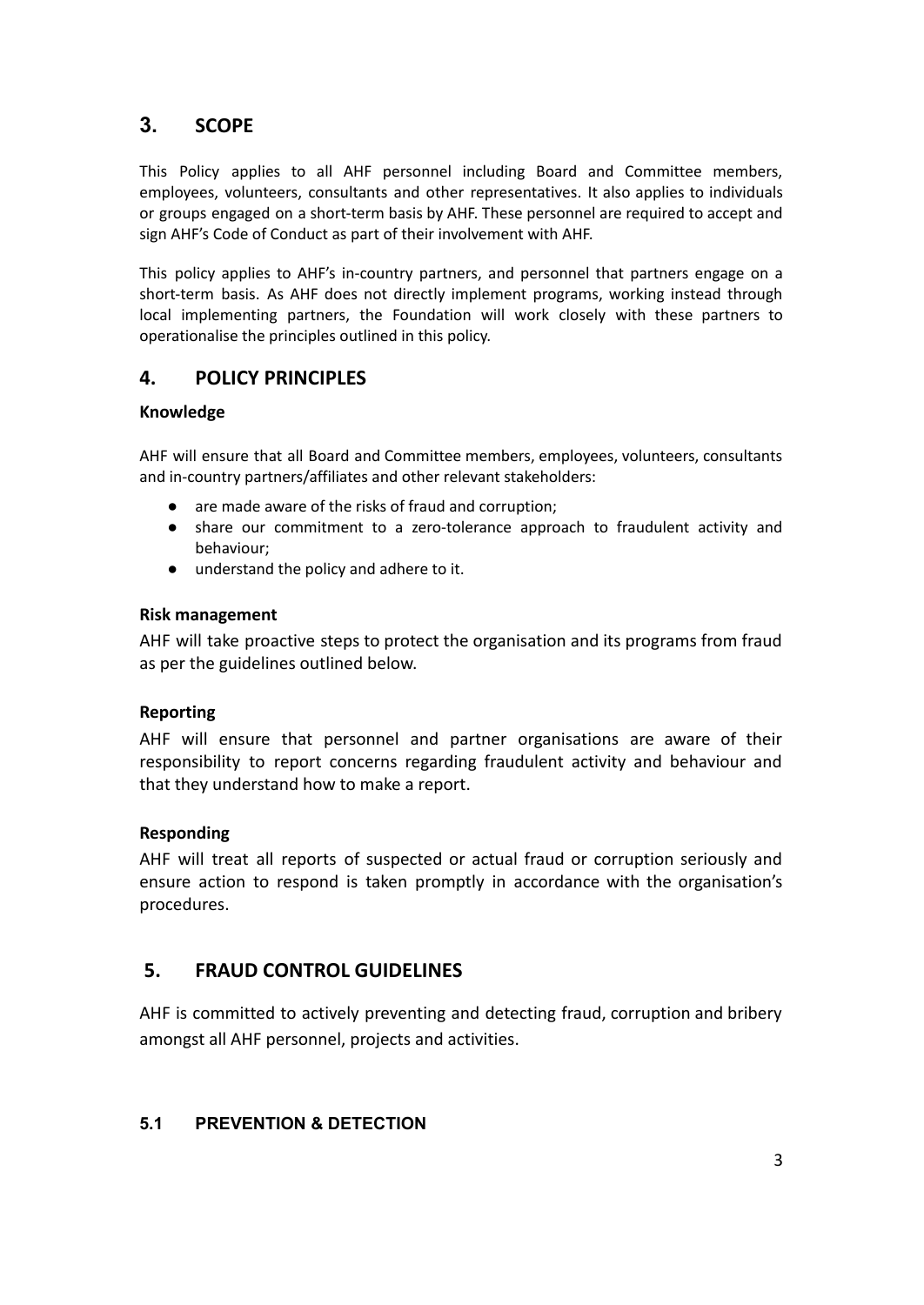#### **5.1.1 Organisation-wide risk management**

AHF maintains an organisation-wide risk management framework. Fraud and corruption risks are included in this framework, tracked on a risk register and regularly monitored. Risks rated as medium and above have risk mitigation plans and are regularly monitored. High risks (and above) are reported to both the Finance and Governance Advisory Committee and the Board quarterly. The full Organisational Risk Management Matrix is reviewed by all key stakeholders, including the Finance and Governance Committee and the Board annually.

AHF will regularly reassess its organisational fraud and corruption prevention procedures. A review of procedures will follow any actual incident where fraud, bribery or corruption occurs, involving or impacting AHF. The conduct of fraud, bribery and corruption risk assessment and the implementation of anti-bribery procedures forms part of AHF's ongoing risk management and internal control processes.

#### **5.1.2 Finance systems, policies and procedures**

AHF manages all financial systems, procedures and operations to high standards of internal controls to minimise the occurrence of errors or fraud. AHF's Financial Management Policy outlines key requirements such as segregation of duties in key financial functions; clear authorisation and approval processes for funds transfers and procurement; asset management; recording, reconciling and reporting on financial transactions.

AHF will conduct audits to detect any fraud and ensure our systems, procedures and practices adequately mitigate these risks. AHF accounts and financial systems are also independently audited annually.

In-country partners are expected to make every effort to achieve financial probity and financial transparency, meet adequate accounting standards and provide accurate acquittals. Agreements with in-country partners clearly state key financial requirements and internal controls in order to minimise fraud and risk.

#### **5.1.3 Human Resources**

#### **Safe Recruitment Practices**

AHF will ensure high standards are adhered to during recruitment, selection and screening of all personnel to mitigate the risk of fraudulent and corrupt activity or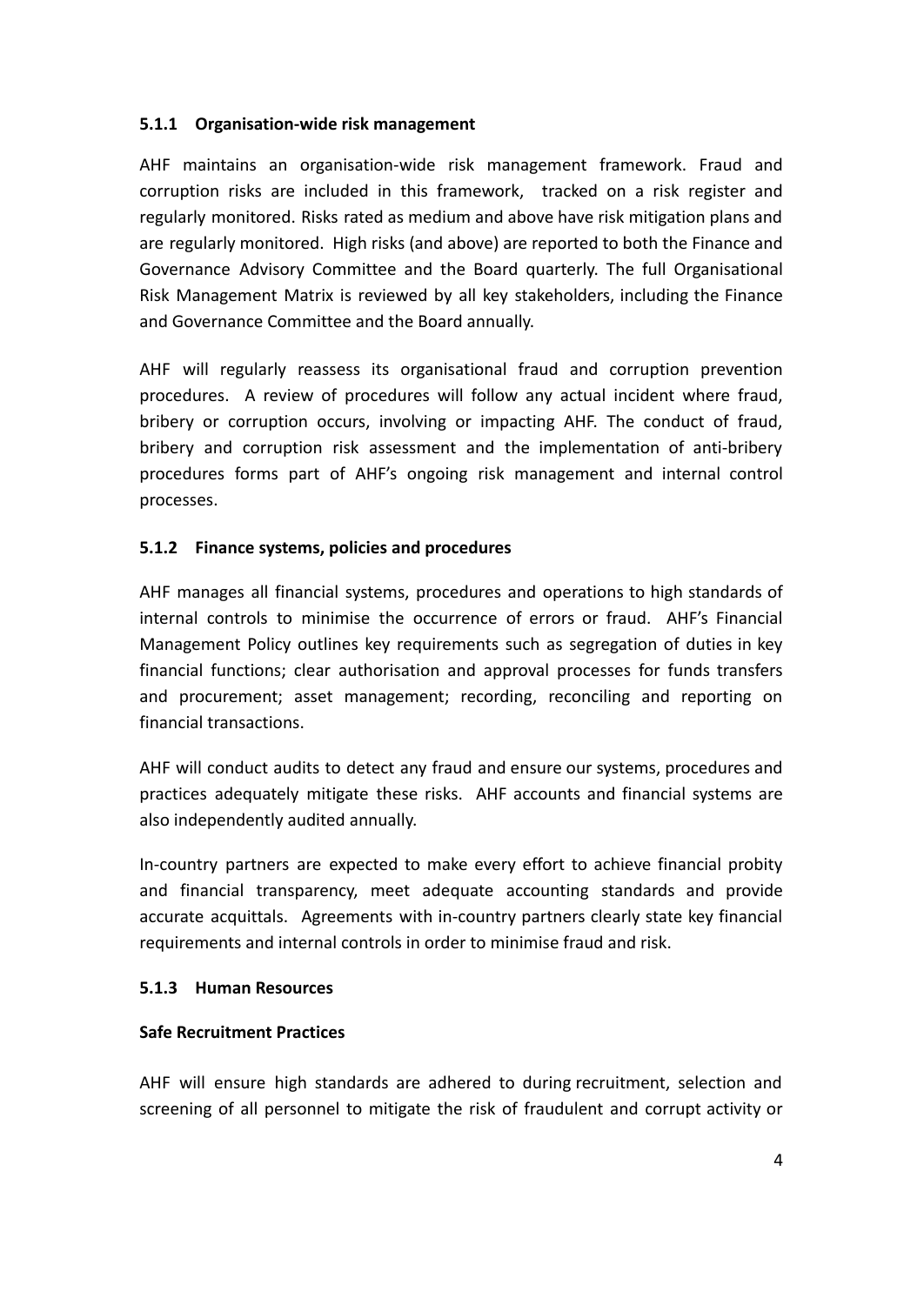behaviour. Recruitment processes must follow AHF's Employee Handbook and AHF recruitment procedures, including:

- At least two professional reference checks for new employees.
- Police clearance checks (Australian Federal Police criminal record check, and any employee or Director who is a citizen of another country, or has lived in another country for 12 months or more in the past five years).
- Checking employees and Directors against DFAT's consolidated list and other national security lists prior to being employed and at least annually thereafter.
- All AHF personnel sign and adhere to AHF's Code of Conduct (which includes clauses on fraudulent conduct).
- In-country partners will undertake appropriate staff security clearances and screening procedures.

### **Induction and training**

All employees, volunteers and interns will be made aware of AHF Fraud and Anti-Corruption Policy and procedures, their obligations, and reporting procedures. Regular refresher training on fraud awareness is provided to key personnel, and recorded in the Due Diligence Tracker.

#### **5.1.4 Prevention Controls - Partners and projects**

AHF recognises that there are potential risks of fraud and corruption in the delivery of its programs. AHF assesses and manages these risks by validating personnel, projects and in-country delivery partners. Procedures for assessing and mitigating project and partner risks are included in the AHF *International Program Manual.*

AHF is committed to ensuring that fraud and corruption risk management mechanisms are embedded at every stage of the Program Management Cycle and in its programs and partnership development.

AHF's Fraud and Corruption Policy and wider safeguarding policies will be promoted and risk management undertaken throughout its work with project partners by:

- conducting due diligence assessments prior to partnering with an organisation and regularly during the partnership;
- as part of due diligence, checking organisation's Board members, senior employees (such as organisation management staff), key project staff, all AHF-funded staff, and volunteers working in executive or program management positions against the Asian Development Bank's Sanction List;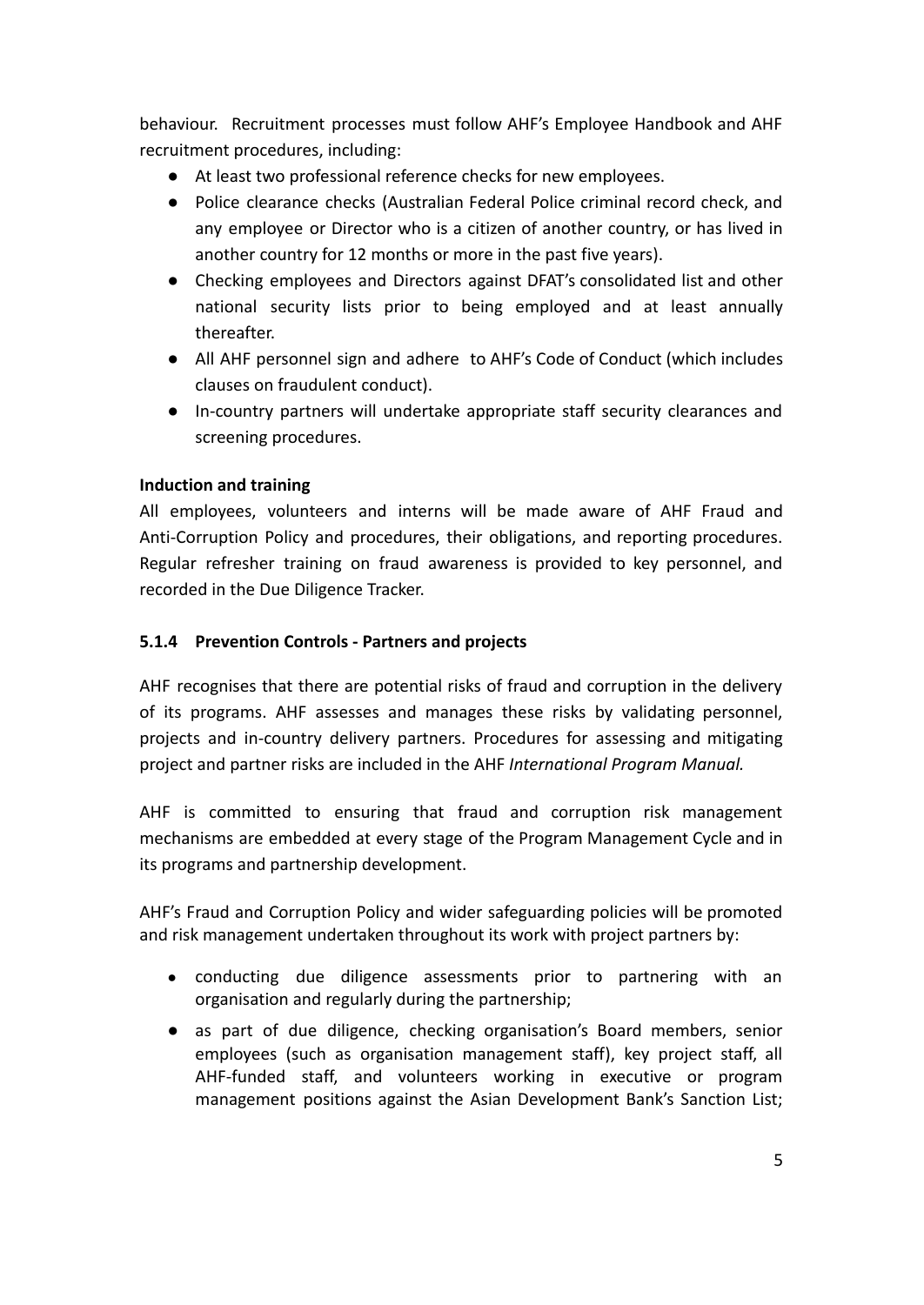the World Bank Listing of Ineligible Firms and Individuals; the Australian National Security Listed Terrorist Organisations and DFAT's Consolidated List;

- developing project design and overall risk management framework for each project;
- appraising the project regularly;
- AHF's agreements with in-country program partners will clearly set out the requirements to protect funds from fraud and to not engage in anything that could be construed as bribery (including facilitation payments) or corruption;
- monitoring/evaluating project (including confirming receipt of services when delivered), partner and risks;
- Regular financial monitoring, periodic financial reviews, financial audits;
- developing partner capacity strengthening plans;

Project partners must have systems in place to prevent, detect and investigate fraud. AHF will seek to educate/ train partner employees and other stakeholders on how AHF manages fraud and corruption risk and ensure they understand how to report incidents or concerns.

AHF will seek feedback from communities on AHF and partner roles and employee behaviours, as well as complaints. AHF will strive to develop transparent and accessible complaints mechanisms and reporting processes together with partners and project participants.

#### **5.2 INCIDENT REPORTING AND HANDLING**

#### **5.2.1 Reporting - in Australia and Overseas**

All AHF personnel, including partner organisations, must immediately report any suspected, detected or actual instance of fraud, bribery or corruption.

AHF personnel have an obligation to promptly report a breach of this policy, not to investigate it.

A report of concerns about fraud or corruption should be addressed to the AHF CEO at first instance. If the CEO is implicated in any suspected financial wrongdoing or other malfeasance, then the matter should be reported directly to the AHF Chair. See *AHF Complaints and Whistleblowing Policy* (on AHF website) or the Contact details in Annex B of this policy.

AHF's preference is to receive reporting on fraud or corruption in writing or by email. If the report is made orally, AHF commits to recording the report in writing. All cases of fraud and corruption are handled in a confidential, prompt and professional manner.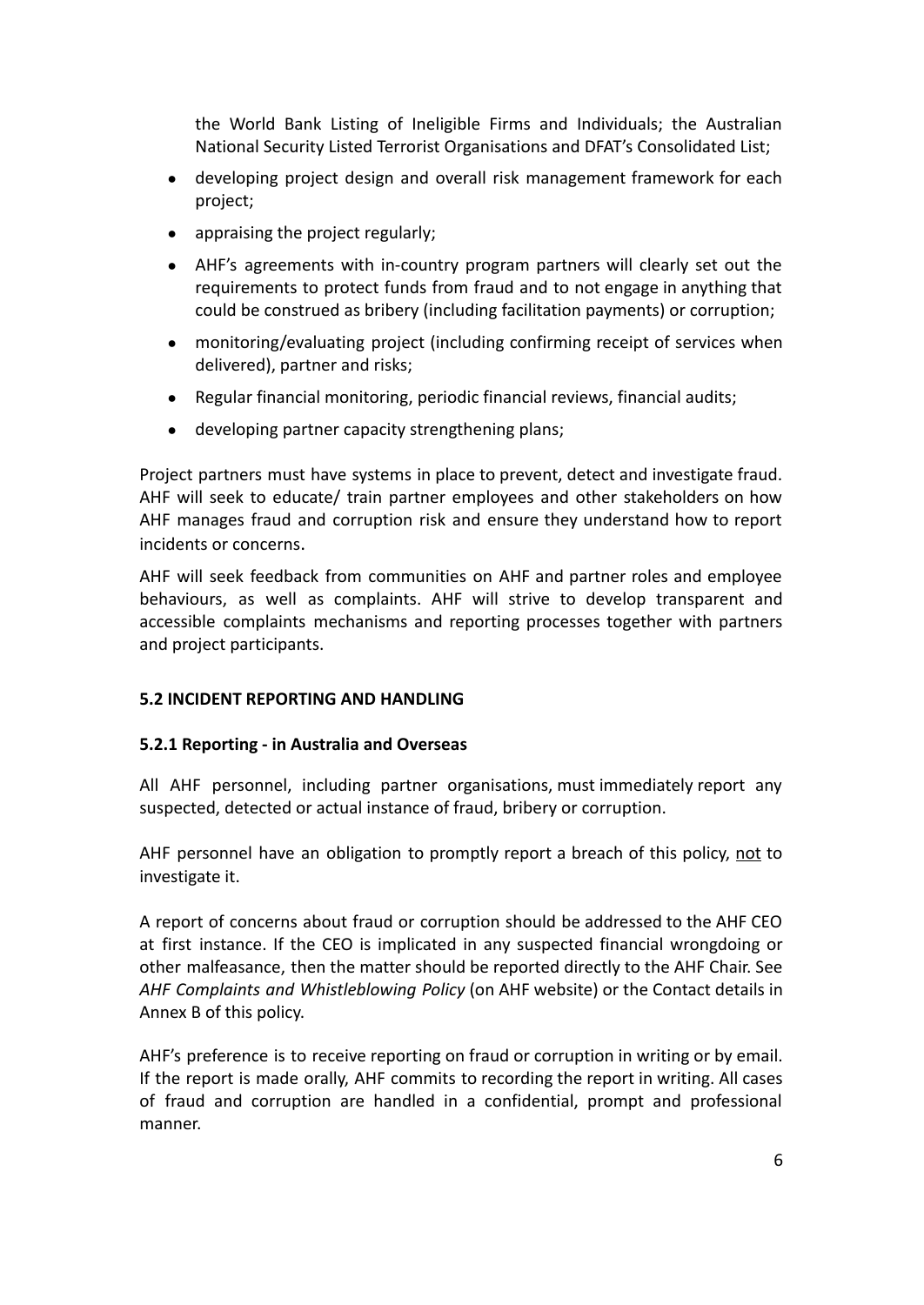Reports can be made anonymously - using AHF's Complaints form on AHF's website or by post. However anonymous reports that lack specific details will be reviewed, but may not be pursued further if insufficient supporting material is included.

Any person who reports fraudulent or corrupt behaviour, or a suspected fraud or corrupt behaviour, shall not be penalised for raising a concern of this nature. AHF upholds whistleblowing protection laws as per the Whistleblowing section of AHF *Complaints and Whistleblowing Policy*.

#### **5.2.2 Incident Handling**

All suspected, detected or actual instances of fraud, bribery and corruption will be treated as a Serious Incident and follow reporting and investigation procedures as outlined in *AHF Complaints and Whistleblowing Policy (and annexes)*. AHF will:

- Promptly cause the matter to be investigated, and investigate the disclosure within a reasonable period of time. AHF (or its project partners, if relevant) will keep complainants informed about the process and outcome of the investigation.
- All complaints of fraud will be recorded by AHF CEO (or Chair) on AHF Serious Incident Form and follow AHF Serious Incident Procedures.
- AHF will make every reasonable effort to investigate all relevant circumstances and information relevant to the complaint. Investigative assistance may be sought from internal or external experts as required. The AHF Board will be kept informed about the progress of the investigation and its outcomes.
- At all times AHF and its project partners will take into account the safety and impact on the complainant before determining the outcome of the investigation.
- Seek the recovery of misappropriated funds or assets and the application of appropriate penalties wherever possible, as outlined in *AHF Serious Incident Reporting Procedures.*
- Ensure that all parties are treated fairly, with the principles of natural justice taken into account. All reports will be handled professionally, confidentially and efficiently.
- Project partners must undertake an investigation at their cost and provide a copy of the report to AHF within 30 days of the matter being first reported to AHF.
- Possible outcomes to a report of fraud or corruption are detailed in the *AHF Serious Incident Reporting Procedures*. These include taking no further action, formal warnings, staff dismissal, and seeking prosecution of offenders wherever possible and appropriate, by reporting to the relevant authorities.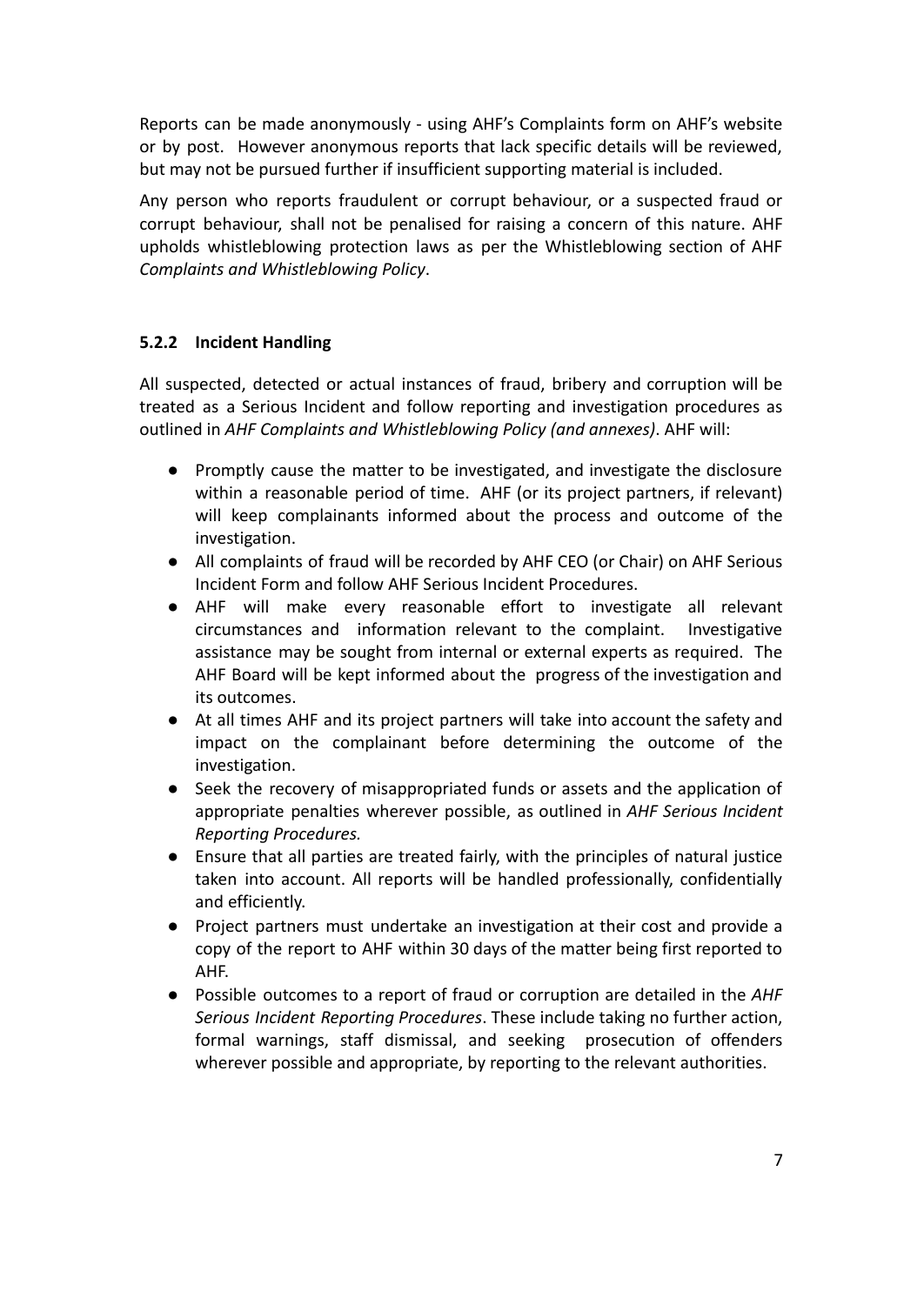• Where the project partner cannot account for the proper use of funds, AHF reserves the right to terminate the Project Agreement and require repayment of any AHF funds misused. Legal action may be pursued.

#### **5.3 AHF OBLIGATIONS TO THE AUSTRALIAN GOVERNMENT**

As part of AHF's comprehensive risk management procedures for all partners and projects, all ANCP-funded projects will have a project-specific fraud risk assessment and a fraud control strategy within one month of commencement of a funding arrangement with DFAT.

AHF is bound by the requirements regarding the reporting and action of suspected breaches of this policy as defined by DFAT protocols and the Head Agreement with AHF.

Where fraud or corruption is alleged, suspected or detected for any ANCP funded project, AHF will follow the Policy Guidelines above, and:

- Promptly investigate the matter (at AHF's expense if internal; or the partner's expense if relevant) in accordance with the principles set out in the Australian Government Investigation Standards (AGIS), including engaging a suitably qualified investigator to investigate the incident and following the laws of the jurisdiction in which the fraud incident occurred. AHF will report any suspected or real incidents of fraud or corruption to DFAT within five (5) business days using the "Fraud Referral Form", and update DFAT with a monthly progress report.
- Report fraud to an appropriate law enforcement agency. Before doing this AHF will take into account the safety and impact on the complainant before determining this action.
- Findings from non-compliance or fraud will be shared within AHF for education and learning purposes.

As an agency supported under ANCP, AHF is committed to reviewing and updating the fraud risk assessment and fraud control strategy for every DFAT funded project at least every six months, and immediately following any fraud events.

#### **5.4 RECORD KEEPING**

AHF will keep records of all instances of fraud, corruption and bribery to help mitigate future risks.

# **6. ROLES AND RESPONSIBILITIES**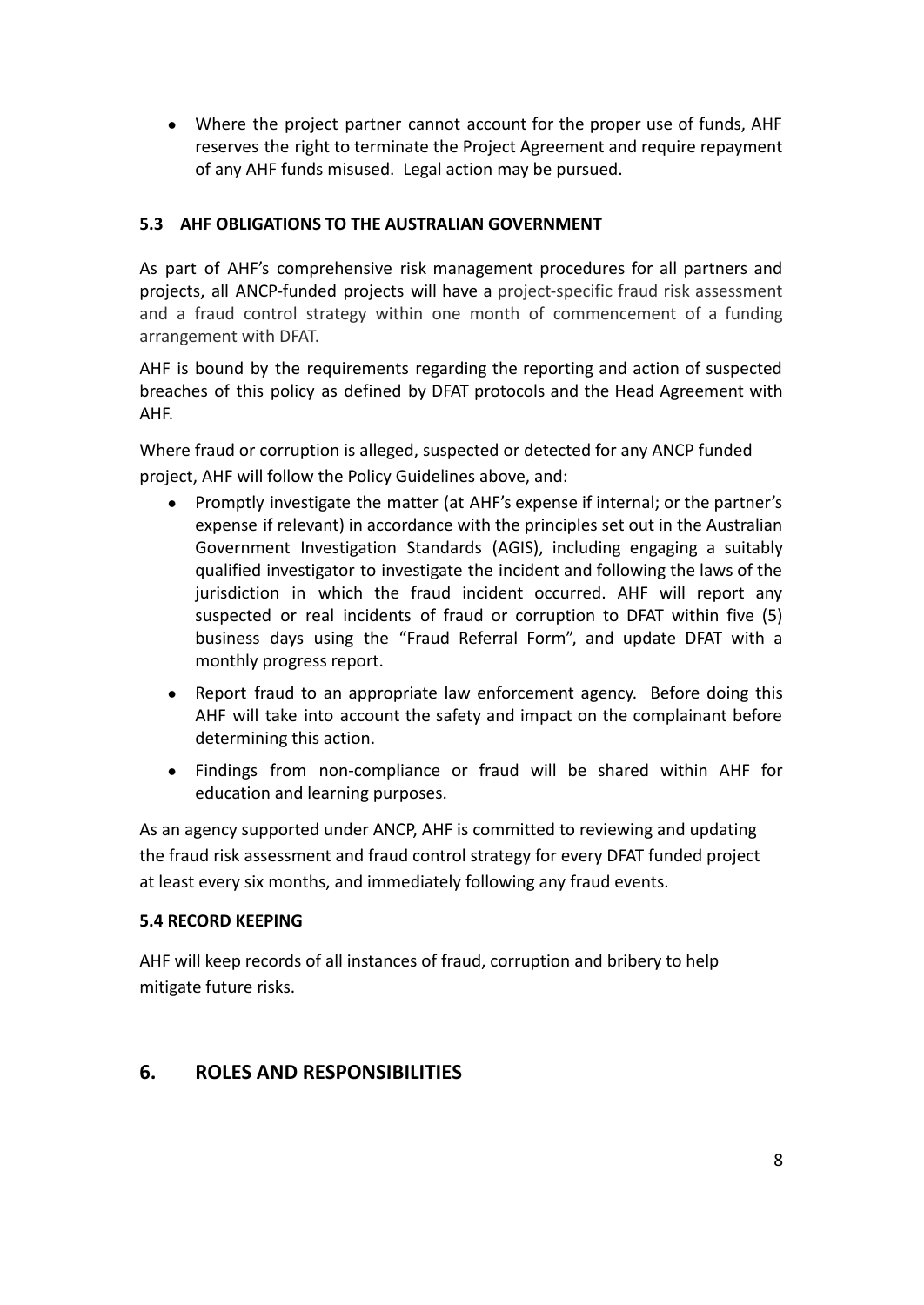- All AHF Board members, staff, volunteers, project partners and consultants have responsibilities and obligations to comply with this policy and follow the fraud reporting procedures in all cases.
- The CEO is charged with disseminating this Policy and related procedures to Board members, staff, volunteers and consultants.
- It is the responsibility of the CEO to ensure that all staff are adequately trained in understanding, identifying and (where possible) mitigating fraud and corruption at an operational level.
- AHF's Head of Programs and Programs Manager are responsible for managing AHF's partners and programs so that fraud and corruption risks might reasonably be prevented, mitigated and detected, and that partners commit to abiding by the guidelines in this policy.
- AHF's CEO, Finance Officer and Head of Programs will regularly monitor activities and expenditure to guard against fraud and corruption.

# **7. REVIEW OF POLICY**

AHF's Fraud and Anti-Corruption Policy will be formally reviewed at least every two years to assess its effectiveness and ensure it meets current standards, legislation and obligations.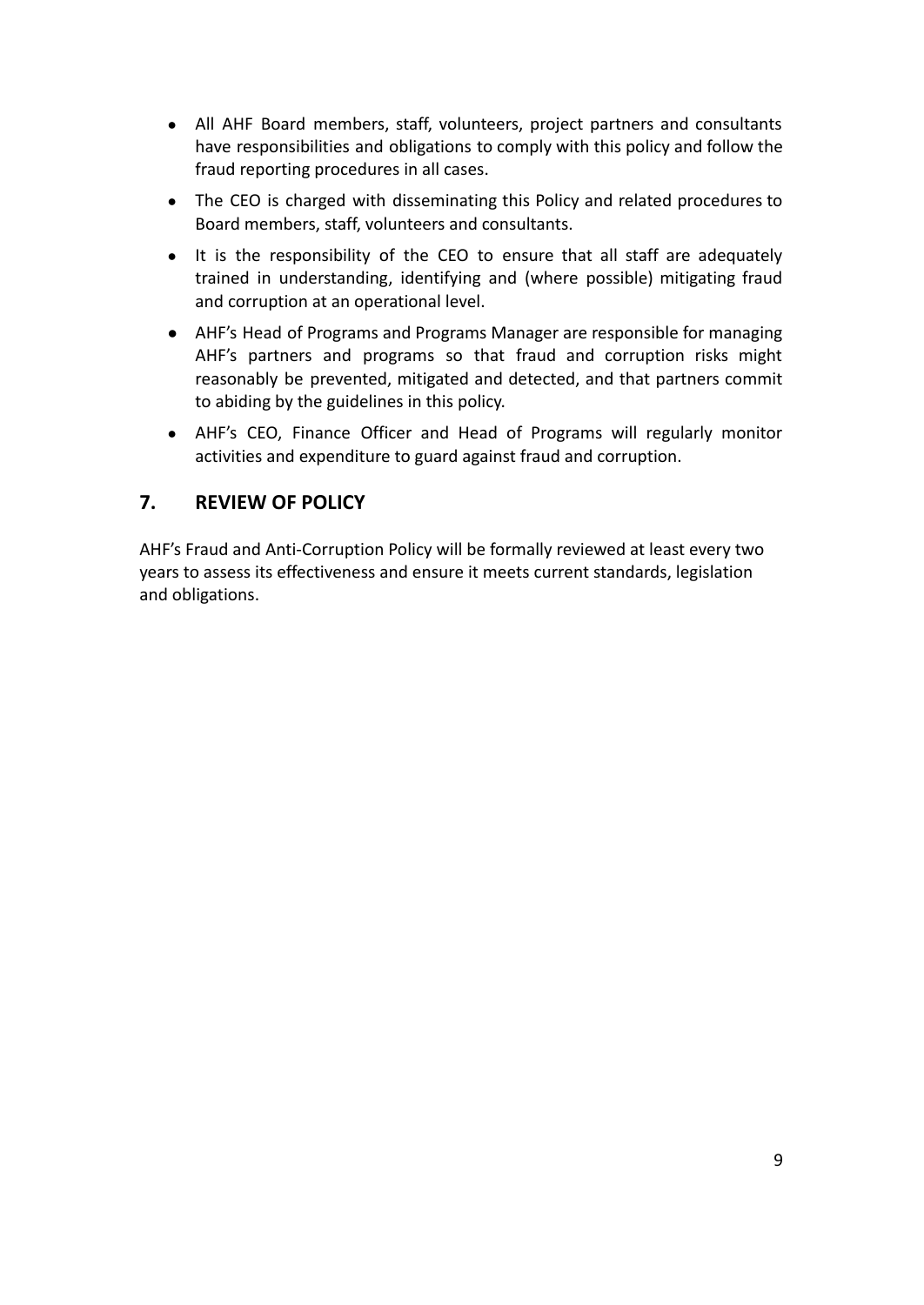# **ANNEX A**

# **DEFINITIONS OF KEY TERMINOLOGY USED IN THIS DOCUMENT**

**Fraud**: 'Dishonestly obtaining a benefit, or causing a loss, by deception or other means' (Commonwealth Fraud Control Guidelines 2011 and DFAT Fraud Control Toolkit, February 2019). This definition extends beyond the legal definition of fraud to include benefits obtained that can be both tangible and intangible. It thus encompasses activities or behaviours broader than the misuse or misappropriation of monies or assets.

Examples of fraud risks relevant to AHF include:

- Misappropriation of funds
- Creating false and/or misleading documents
- Altering documents with intent to mislead or deceive
- Falsifying documents and signatures
- Misuse of AHF assets
- Providing false information to AHF
- Unauthorised disclosure of confidential information
- Theft of funds or assets
- Bias, cronyism or nepotism
- AHF project partners participating in bribery
- Conflicts of interest

**Bribery**: The offering, promising, giving, accepting or soliciting of money, gifts or other advantage as an inducement to do something that is illegal, where a payment is not legitimately due, where it is offered with the intention of influencing a person in the exercise of their duties, or where it is a breach of trust in the course of carrying out an organisation's activities.

**Corruption**: The misuse of entrusted power for private gain.

Fraud and corruption may include the following practices (with associated definitions):

1. corrupt practice means the offering, giving, receiving, or soliciting, directly or indirectly, anything of value to influence improperly the actions of another party;